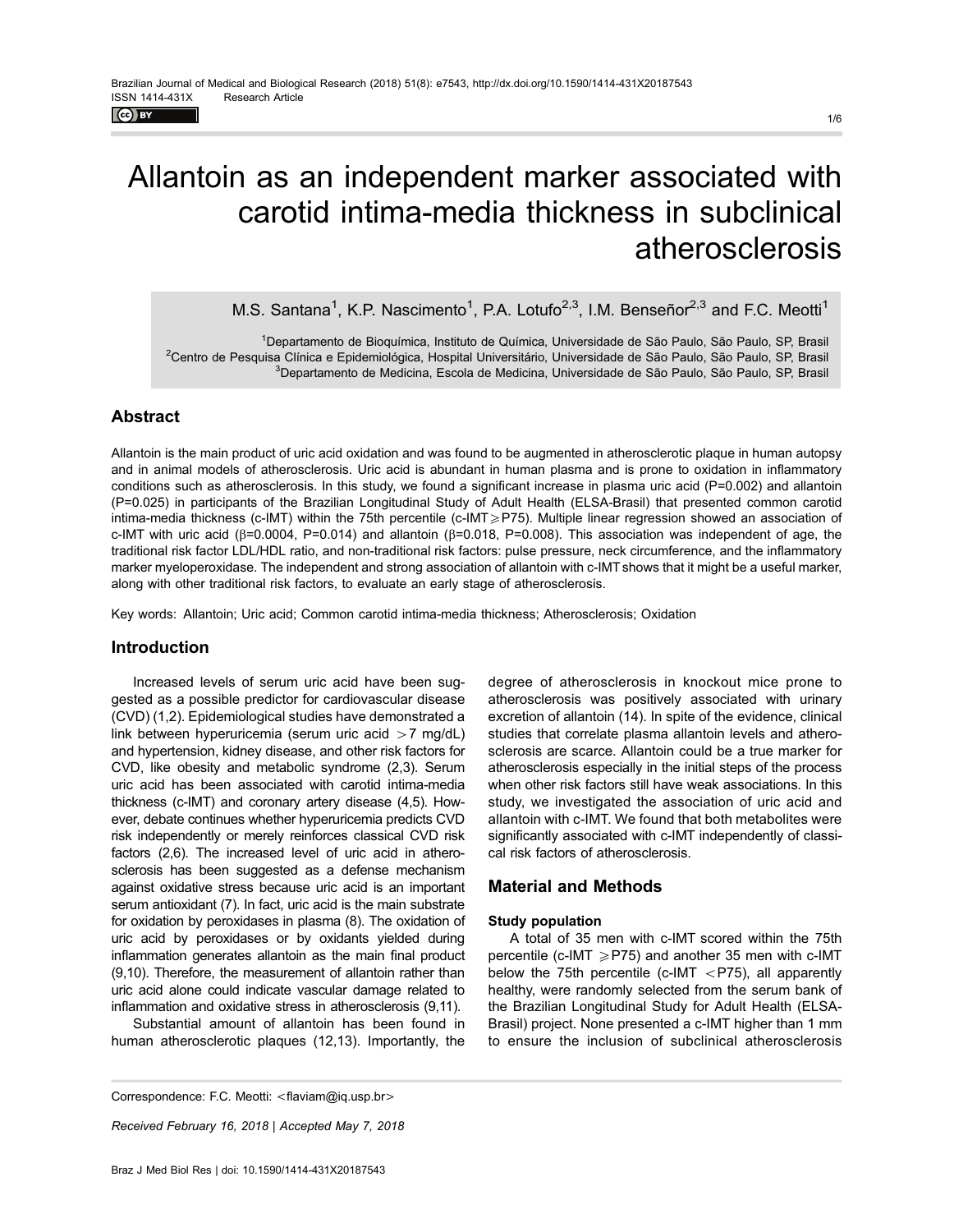cases only. Groups were paired according to race and diagnosis of hypertension and diabetes.

ELSA-Brasil is a multicenter cohort study of 15,105 living in 6 Brazilian cities (São Paulo, Rio de Janeiro, Porto Alegre, Belo Horizonte, Vitoria, and Salvador), aimed at investigating biological and social determinants of cardiovascular diseases and diabetes. During baseline evaluation (2008–2010), the diagnoses of hypertension, diabetes, dyslipidemia, and regular use of medicines were confirmed, uric acid was measured, and the common c-IMT was determined. Subjects under use of uricosuric drugs, with body mass index  $\geqslant$  30, glomerular filtration rate  $\leq$ 70 mL/min were not eligible for randomization. The study conformed to the Declaration of Helsinki. All participants agreed to participate in the study and signed an informed consent form. The study was approved by the Institutional Review Board of the Universidade de São Paulo (Brazil). All samples were analyzed by the double-blinded method.

#### Laboratory analysis

Heparinized plasma samples were collected and frozen at –80°C. Details about proceedings at ELSA-Brasil central laboratory and biobank are described in detail elsewhere (15).

#### Quantification of plasma uric acid and allantoin

Uric acid was extracted from 200  $\mu$ L plasma, mixing with 600 µL of cold acetonitrile. The samples were centrifuged at 22,000 g for 15 min at  $4^{\circ}$ C, filtered and injected onto a high-performance liquid chromatography (HPLC, Shimadzu, Japan) equipped with two LC-20AT pumps, one auto-sampler SIL-20AC HT, absorbance detector SPD-M20A, and a CBM-20A system controller. Samples were separated in a hydrophilic interaction chromatography column TSK gel Amide-80  $(150 \times 4.6$  mm, 3  $\mu$ M, Tosoh Bioscience, Japan). The mobile phase consisted of 40% ammonium acetate (10 mM, pH 6.8) and 60% acetonitrile isocratic, and a flow of 0.4 mL/min. Quantification was obtained by plotting the peak area against a standard curve of uric acid (20-1500  $\mu$ M). Standard solutions (10 mM) were prepared in 20 mM NaOH. This standard solution was diluted in the mobile phase just before injection. Uric acid had maximum absorption at 292 nm. The absolute recovery of uric acid from the extraction was tested by adding a known concentration of the standard solution to a plasma sample. The recovery percentage of uric acid was determined according to the equation: C1/C2 + N  $\times$  100, where C1 is the concentration of uric acid in the enriched plasma, C2 is the concentration of uric acid in the blank plasma, and N is the nominal concentration that was added to the plasma.

Allantoin quantification was performed as described before (16), with minor modifications. Allantoin was extracted from a sample of 300  $\mu$ L of plasma, mixing with 600  $\mu$ L of cold acetonitrile. The sample was centrifuged at 22,000 g

for 15 min at 4°C and the sediment was re-extracted with 600 mL cold acetonitrile/10 mM phosphate buffer, pH 7.4 (1:1). The combined supernatants were immediately applied to an AG 1-X8 anion-exchange resin column. The purified sample was dried under nitrogen atmosphere at 60°C. The resulting residue was dissolved in 200 mL of 0.1 M NaOH and heated in boiling water bath for 20 min to hydrolyze allantoin to allantoate. Then, 300 µL of 1.5 mM 2.4-dinitrophenylhydrazine/2.5 M HCl was added for derivatization and subsequent incubation at 50°C for 50 min. The reaction mixture was dried, filtered, and injected (40  $\mu$ L) onto a C18(2) Luna (25  $\times$  $4.6$  mm,  $5 \mu m$  particle size) column (Phenomenex, USA). The mobile phase constituted of 8.3 mM phosphate buffer in 5% acetonitrile, pH 6.1 (solvent A) and 8.3 mM phosphate buffer in 50% acetonitrile, pH 6.1 (solvent B), with a constant flow of 0.5 mL/min. The following gradient was used: 0.01 to 10 min of 5% solvent B; 10–12 min of 60% solvent B; 12–30 min of 100% solvent B; 30–32 min of 5% solvent B. The column was equilibrated for 10 min with 5% solvent B. Derivatized allantoin was detected at 360 nm. The quantification was obtained by plotting the peak area against a standard curve of allantoin  $(0.5-10 \mu M)$ .

#### Myeloperoxidase assay

Myeloperoxidase concentration was measured by sandwich enzyme-linked immunosorbent assay (ELISA) (Abcam, UK). Briefly, sample proteins were quantified and diluted to normalize them before reaction. Myeloperoxidase was captured in a 96-well plate impregnated with mouse monoclonal antibody. After incubation, a polyclonal antibody was added and the excess was washed with phosphate-buffered saline. Avidin-biotin peroxidase complex was added and the excess was washed with phosphate-buffered saline. The peroxidase substrate tetramethylbenzidine was added to reveal avidin-biotin binding. Myeloperoxidase concentration was detected at 450 nm and compared against a standard curve.

#### Biochemical measurements and physical parameters

Body mass index was obtained by dividing the weight (kg) by the square of height (m) (3). Plasma glucose was measured by enzymatic hexokinase method using the ADVIA 1200 Siemens analyzer (Siemens, USA). Glycosylated hemoglobin (Hb $A_{1c}$ ) was measured by HPLC using the Bio-Rad Variant II HbA1C analyzer (Hercules, USA). Low density lipoprotein (LDL)-cholesterol and high density lipoprotein (HDL)-cholesterol were determined by a homogeneous colorimetric method without precipitation. Hypertension was defined as the use of medications to treat hypertension, systolic blood pressure  $\geq 140$  mmHg or diastolic blood pressure  $\geqslant$  90 mmHg. Diabetes was defined as having a medical history of diabetes, use of medications to treat diabetes, a fasting glucose  $\geqslant$  126mg/dL, glycated hemoglobin (HbA1C) levels  $\geq 6.5\%$  or a 2-h oral glucose tolerance test  $\geq 200$  mg/dL (17).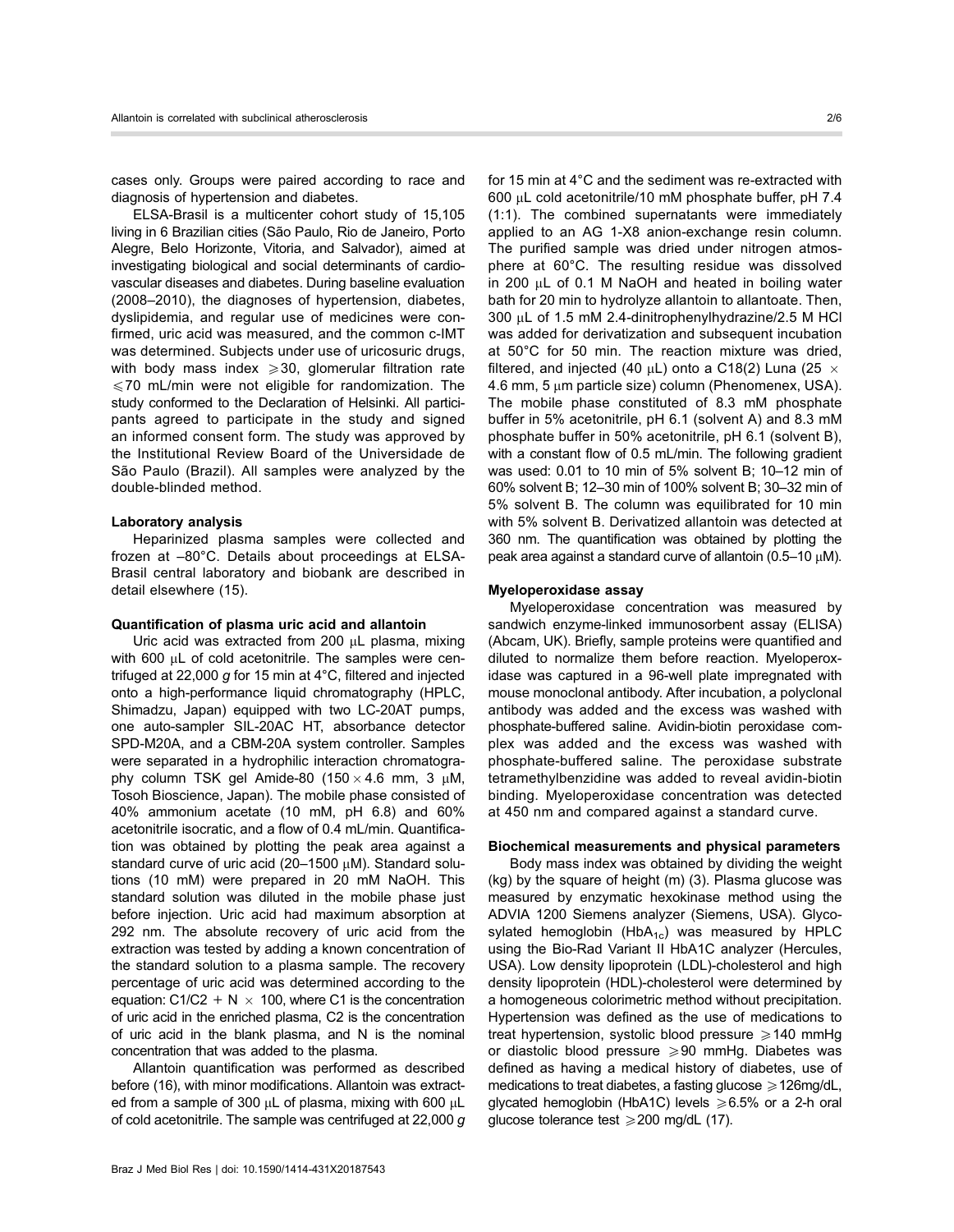#### c-IMT measurements

The technique for c-IMTmeasurement has been previously applied in population-based studies including the ELSA-Brasil (18). The protocol was performed using a Toshiba ultrasound system (Aplio  $XG^{M}$ , USA) with a 7.5 MHz linear transducer. c-IMT was measured in the outer wall of a pre-defined carotid segment of 1 cm in length from 1 cm below carotid bifurcation during three cardiac cycles. The carotid images during three cardiac cycles were obtained and sent to the centralized reading center in São Paulo. We used MIA™ software to standardize the reading and interpretation of carotid scans as previously described. c-IMT measurements are reported as the maximum values for the thickness of the right and left arteries measured at the far wall (17).

#### Statistical analysis

All continuous variables are reported as means $\pm$ SD. Categorical variables are reported as numbers and proportions. Comparison between the two groups (c-IMT  $P \ge 75$  and  $P < 75$ ) was performed by unpaired t-test. Associations were evaluated using multiple linear regression, analysis of variance (ANOVA). Statistical analyses were performed using SPSS version 17 software (SPSS Inc., USA) or GraphPad Prism 5.0. Results were considered statistically significant when P was  $< 0.05$ .

# **Results**

Individuals in this study were all male, 45 to 60 years old, and with c-IMT lower than 1 mm to ensure analysis of an early process of atherosclerosis. Table 1 compares the demographic and clinical characteristics according to  $c$ -IMT  $\geq$  P75 and  $c$ -IMT  $\leq$  P75 groups. The parameters race, use of anti-hypertensive drugs, and diabetes were equally distributed in the two groups. Traditional markers such as LDL, HDL, and BMI, and two potential novel markers, neck circumference and pulse pressure (17), were very similar among groups.

A significant increase in the levels of uric acid  $(P=0.002)$  and allantoin  $(P=0.025)$  was found in the c-IMT  $\geq$ P75 group (Table 1). Therefore, we next performed a multiple linear regression to evaluate the association between uric acid an allantoin with c-IMT. The analysis was adjusted by age, by the traditional risk factor LDL/ HDL ratio, by the non-traditional risk factors pulse pressure and neck circumference, and by the inflammatory marker myeloperoxidase. The multiple linear regression revealed a significant association of c-IMT with uric acid and an even stronger association with allantoin. Of relevance, this positive association was independent of traditional and non-traditional risk factors of CVD (Table 2). It is important to highlight that the aim of this study was to

Table 1. Demographic and clinical characteristics of the individuals involved in the study.

| Characteristics                         | c-IMT $\geq$ P75 (n=35) | c-IMT $\langle$ P75 (n=35) |
|-----------------------------------------|-------------------------|----------------------------|
| c-IMT mm, mean (range)                  | $0.75(0.61 - 1.02)$     | $0.55(0.25-0.7)$           |
| Age, years (mean)                       | 51.9                    | 48.8                       |
| Race/ethnicity (n, %)                   |                         |                            |
| White $(n=41)$                          | 19 (54.3)               | 22 (62.9)                  |
| Mixed $(n=15)$                          | 8(22.9)                 | 7(20)                      |
| Black $(n=10)$                          | 6(17.1)                 | 4(11.4)                    |
| Asian $(n=4)$                           | 2(5.7)                  | 2(5.7)                     |
| Body mass index $(kg/m^2)$              | $25.8 \pm 0.6$          | $24.6 \pm 0.5$             |
| Under anti-hypertensive medicine (n, %) | 10(28.6)                | 5(14.3)                    |
| Diabetes (n, %)                         | 10(28.6)                | 7(20)                      |
| Use of lipid-lowering agents $(n, %)$   | 4(11.4)                 | 2(5.7)                     |
| Fasting plasma glucose (mg/dL)          | $122 \pm 52.1$          | $110.3 \pm 10.1$           |
| $HbA_{1c}$ (%)                          | $5.8 \pm 1.5$           | $5.4 \pm 0.6$              |
| LDL-cholesterol (mg/dL)                 | $136.8 \pm 38.9$        | $135 \pm 36$               |
| HDL-cholesterol (mg/dL)                 | $55.5 \pm 15.0$         | $51.4 \pm 13.6$            |
| LDL/HDL (mg/dL)                         | $2.6 \pm 0.9$           | $2.8 \pm 0.92$             |
| Neck circumference (cm)                 | $38.4 \pm 2.6$          | $37.7 \pm 2.2$             |
| Pulse pressure (mmHg)                   | $44.24 \pm 8.3$         | $44.6 \pm 7.9$             |
| $MPO$ (ng/mL)                           | $31.09 \pm 16.11$       | $28.17 \pm 14.0$           |
| Uric acid $(\mu \text{mol/L})$          | $296.27 \pm 91.21$      | $232.99 \pm 75.43*$        |
| Allantoin (umol/L)                      | $4.11 \pm 2.55$         | $2.75 \pm 2.06*$           |

Plasma measurements are reported as means  $\pm$  SD. \*P<0.05 by unpaired t-test. c-IMT: carotid intimamedia-thickness; HbA<sub>1c</sub>: glycosylated hemoglobin A; LDL: low-density lipoprotein; HDL: high-density lipoprotein; MPO: myeloperoxidase.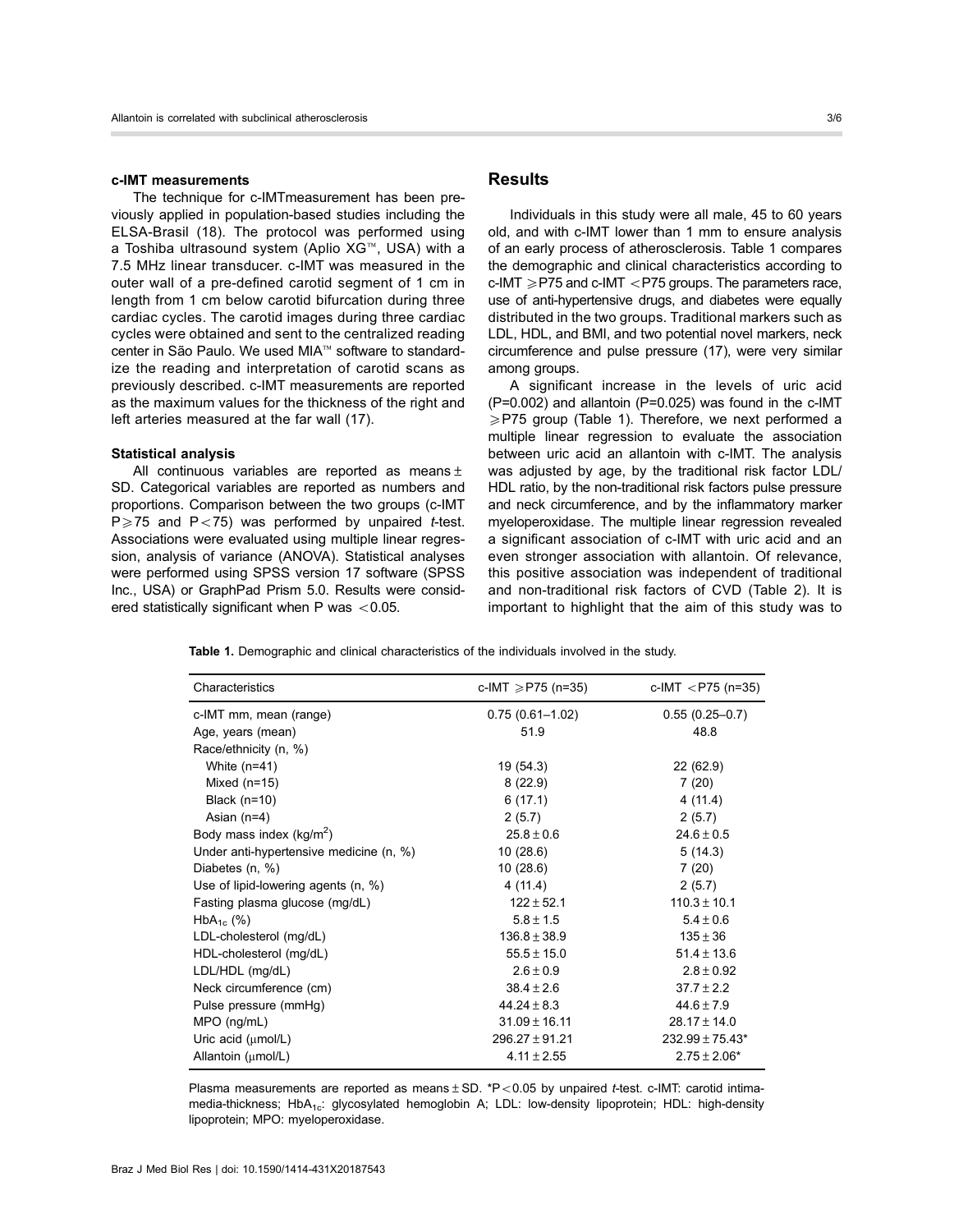evaluate a very initial process of atherogenesis and, therefore, the individuals of the study were apparently healthy, within normal BMI, LDL, HDL, and fasting glucose levels.

# **Discussion**

The association of serum uric acid with CVD, including subclinical atherosclerosis, has been demonstrated elsewhere (1,3–5,19). However, debate continues whether

Table 2. Multiple linear regression between c-IMT and different parameters.

| Parameter          | в        | 95%CI               | Р          |
|--------------------|----------|---------------------|------------|
| Age                | 0.011    | 0.005 to 0.017      | $< 0.001*$ |
| LDL/HDL            | 0.013    | $-0.018$ to 0.044   | 0.397      |
| Neck circumference | 0.008    | $-0.005$ to 0.020   | 0.095      |
| Pulse pressure     | $-0.002$ | $-0.006$ to 0.001   | 0.112      |
| <b>MPO</b>         | 0.000    | $0.001$ to $-0.002$ | 0.803      |
| Uric acid          | 0.0004   | $0.0001$ to $0.001$ | $0.014*$   |
| Allantoin          | 0.018    | 0.005 to 0.031      | $0.008*$   |

Data are reported as the regression coefficient (B) and 95%CI.  $*P<0.05$ . Each parameter was adjusted against all the other parameters presented in this table. c-IMT: carotid intima-mediathickness; LDL: low-density lipoprotein; HDL: high-density lipoprotein; MPO: myeloperoxidase.

uric acid has indeed a causal role and could, therefore, be an independent factor to CVD. For instance, three independent studies showed that serum uric acid was associated with subclinical atherosclerosis (1,4,19), but a Mendelian randomization analysis showed that the causal effect of uric acid could be inflated by hidden pleiotropy (6). In the present study, the association of uric acid and its oxidation product allantoin was independent of LDL/HDL ratio, pulse pressure, and neck circumference. As previously reported, pulse pressure and neck circumference have presented a higher impact on c-IMT than traditional risk factors, including lipoproteins (17).

The dual anti- or pro-oxidant property of uric acid has generated discussions whether it is protective or harmful. Uric acid is considered the main antioxidant in human plasma (7). However, the purine metabolism during uric acid production by xanthine oxidase generates the free radical superoxide and hydrogen peroxide (20). In addition, the neutralization of reactive oxygen species by uric acid does not necessarily produce inert yields. For instance, the neutralization of hydrogen peroxide occurs by a peroxidase-catalyzed reaction and this produces extremely reactive species, including urate free radical and urate hydroperoxide (9,10). Therefore, the vascular oxidation of uric acid could contribute to tissue damage and to the inflammatory process (Figure 1). The main breakdown product of these reactive uric acid-derivative species is allantoin (9,10). Allantoin has been proposed as a



Figure 1. Uric acid reacts with oxidants from inflammatory cells in atheroma plaque. The oxidation of uric acid by hydrogen peroxide is catalyzed by inflammatory peroxidases, mainly myeloperoxidase, to generate urate free radical. The combination of this free radical with superoxide (O<sub>2</sub><sup>•–</sup>) yields urate hydroperoxide. Both urate free radical and urate hydroperoxide are much stronger oxidants than hydrogen peroxide and superoxide and can easily oxidize neighboring molecules increasing tissue damage and inflammation. Allantoin is the main end-product of these reactions and, thus, allantoin plasma levels are directly correlated with the oxidation of uric acid. Therefore, plasma allantoin is an indicative of the oxidative stress in the intima layer and could be useful in the prediction of the very initial process of atherosclerosis.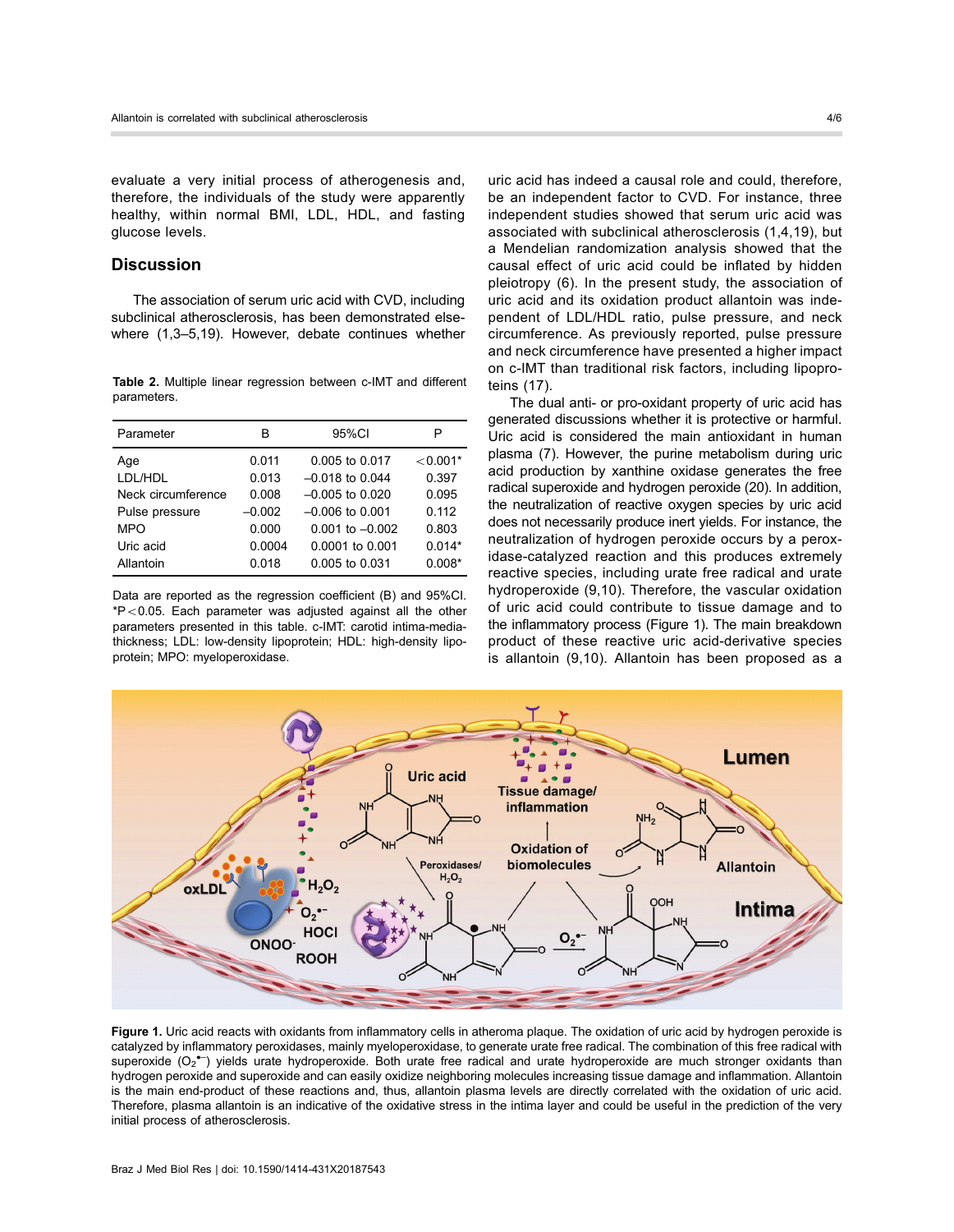biomarker for oxidative stress (11,16). The levels of this metabolite were augmented in patients with chronic renal failure (16) and a substantial amount of allantoin was found in atheroma plaque (12,13). Increased urinary excretion of allantoin was also associated with the degree of atherosclerosis in mice (14). In this study, we found a significant strong association between allantoin and c-IMT, showing that allantoin could be a relevant marker in the early process of vascular disease. In spite of allantoin being a true marker for uric acid oxidation and oxidative stress in inflammatory conditions, this is the first study, to our best knowledge, that correlates allantoin with subclinical atherosclerosis.

We could not detect any correlation between c-IMT with plasma myeloperoxidase. Even though myeloperoxidase is an important enzyme related to inflammation, cardiovascular disease, and uric acid oxidation (9), it is not the only peroxidase present in plasma and is likely not the solely responsible for uric acid oxidation in plasma.

In summary, the present study demonstrated that plasma uric acid and allantoin were significantly and independently correlated with common c-IMT. These results

## **References**

- 1. Wang H, Jacobs DR Jr, Gaffo AL, Gross MD, Goff DC Jr, Carr JJ. Longitudinal association between serum urate and subclinical atherosclerosis: the Coronary Artery Risk Development in Young Adults (CARDIA) study. J Intern Med 2013; 274: 594–609, doi: [10.1111/joim.12120](http://dx.doi.org/10.1111/joim.12120).
- 2. Feig DI, Kang DH, Johnson RJ. Uric acid and cardiovascular risk. N Engl J Med, 2008; 359:1811–1821, doi: [10.1056/](http://dx.doi.org/10.1056/NEJMra0800885) [NEJMra0800885](http://dx.doi.org/10.1056/NEJMra0800885).
- 3. Lotufo PA, Baena CP, Santos IS, Bensenor IM. Serum uric acid and prehypertension among adults free of cardiovascular diseases and diabetes: Baseline of the Brazilian Longitudinal Study of Adult Health (ELSA-Brasil). Angiology 2015; 67: 180–186, doi: [10.1177/00033197155](http://dx.doi.org/10.1177/0003319715585037) [85037](http://dx.doi.org/10.1177/0003319715585037).
- 4. Gur M, Sahin DY, Elbasan Z, Kalkan GY, Yildiz A, Kaya Z, et al. Uric acid and high sensitive C-reactive protein are associated with subclinical thoracic aortic atherosclerosis. J Cardiol 2013; 61: 144–148, doi: [10.1016/j.jjcc.2012.08.023.](http://dx.doi.org/10.1016/j.jjcc.2012.08.023)
- 5. Gur M, Yilmaz R, Demirbag R, Aksoy N. Relation of serum uric acid levels with the presence and severity of angiographic coronary artery disease. Angiology 2008; 59: 166– 171, doi: [10.1177/0003319706292010](http://dx.doi.org/10.1177/0003319706292010).
- 6. White J, Sofat R, Hemani G, Shah T, Engmann J, Dale C, et al. Plasma urate concentration and risk of coronary heart disease: a Mendelian randomisation analysis. Lancet Diabetes Endocrinol 2016; 4: 327–336, doi: [10.1016/S2213-8587](http://dx.doi.org/10.1016/S2213-8587(15)00386-1) [\(15\)00386-1.](http://dx.doi.org/10.1016/S2213-8587(15)00386-1)
- 7. Becker BF. Towards the physiological function of uric acid. Free Radic Biol Med 1993; 14: 615–631, doi: [10.1016/0891-](http://dx.doi.org/10.1016/0891-5849(93)90143-I) [5849\(93\)90143-I](http://dx.doi.org/10.1016/0891-5849(93)90143-I).
- 8. Padiglia A, Medda R, Longu S, Pedersen JZ, Floris G. Uric acid is a main electron donor to peroxidases in human blood plasma. Med Sci Monit 2002; 8: BR454–BR459.

showed that oxidation of uric acid and production of allantoin was a key event in subclinical atherosclerosis. Therefore, the measurement of allantoin in plasma, along with other traditional factors, could emerge as a relevant marker in subclinical atherosclerosis.

### Acknowledgments

We would like to thank Dr. Paolo Di Mascio and Dr. Marisa Helena Gennari de Medeiros from the Institute of Chemistry, University of São Paulo, for their laboratory and equipment support, Fernanda Manso Prado and Marcos Felipe Pinatto Botelho for technical assistance, and Dr. Francisco Rafael Laurindo for discussion and assistance in the editing of this paper. This study was supported by Fundação de Amparo à Pesquisa do Estado de São Paulo (FAPESP, CEPID-Redoxoma #2013/07937-8 and Young Investigator Award #2011/18106-4); Conselho Nacional de Pesquisa e Desenvolvimento Tecnológico (CNPq #472105/2012-4); Ministério Brasileiro da Saúde and Ministério Brasileiro da Ciência e Tecnologia (FINEP #0115.00 SP).

- 9. Meotti FC, Jameson GN, Turner R, Harwood DT, Stockwell S, Rees MD, et al. Urate as a physiological substrate for myeloperoxidase: implications for hyperuricemia and inflammation. J Biol Chem 2011; 286: 12901–12911, doi: [10.1074/](http://dx.doi.org/10.1074/jbc.M110.172460) [jbc.M110.172460.](http://dx.doi.org/10.1074/jbc.M110.172460)
- 10. Patricio ES, Prado FM, da Silva RP, Carvalho LA, Prates MV, Dadamos T, et al. Chemical characterization of urate hydroperoxide, a pro-oxidant intermediate generated by urate oxidation in inflammatory and photo-induced processes. Chem Res Toxicol 2015; 28: 1556–1566, doi: [10.1021/acs.](http://dx.doi.org/10.1021/acs.chemrestox.5b00132) [chemrestox.5b00132.](http://dx.doi.org/10.1021/acs.chemrestox.5b00132)
- 11. Grootveld M, Halliwell B. Measurement of allantoin and uricacid in human-body fluids - a potential index of free-radical reactions in vivo. Biochem J, 1987; 243: 803–808, doi: [10.1042/](http://dx.doi.org/10.1042/bj2430803) [bj2430803](http://dx.doi.org/10.1042/bj2430803).
- 12. Terzuoli L, Marinello E, Felici C, Frosi B, Setacci C, Giubbolini M, et al. Purine bases and atheromatous plaque. Int J Immunopathol Pharmacol 2004; 17(3 Suppl): 31-33.
- 13. Ciari I, Terzuoli L, Porcelli B, Coppola MG, Marinello E. Antioxidant status and purine bases in carotid artery plaque. Nucleosides Nucleotides Nucleic Acids, 2008; 27: 624–627, doi: [10.1080/15257770802138608.](http://dx.doi.org/10.1080/15257770802138608)
- 14. Li D, Zhang L, Dong F, Liu Y, Li N, Li H, et al. Metabonomic changes associated with atherosclerosis progression for LDLR(-/-) mice. J Proteome Res 2015; 14: 2237–2254, doi: [10.1021/acs.jproteome.5b00032.](http://dx.doi.org/10.1021/acs.jproteome.5b00032)
- 15. Pereira AC, Bensenor IM, Fedeli LM, Castilhos C, Vidigal PG, Maniero V, et al. Design and implementation of the ELSA-Brasil biobank: a prospective study in a Brazilian population. Rev Saude Publica, 2013; 47(Suppl 2): 72–78, doi: [10.1590/S0034-8910.2013047003822](http://dx.doi.org/10.1590/S0034-8910.2013047003822).
- 16. Kand'ar R, Zakova P, Muzakova V. Monitoring of antioxidant properties of uric acid in humans for a consideration